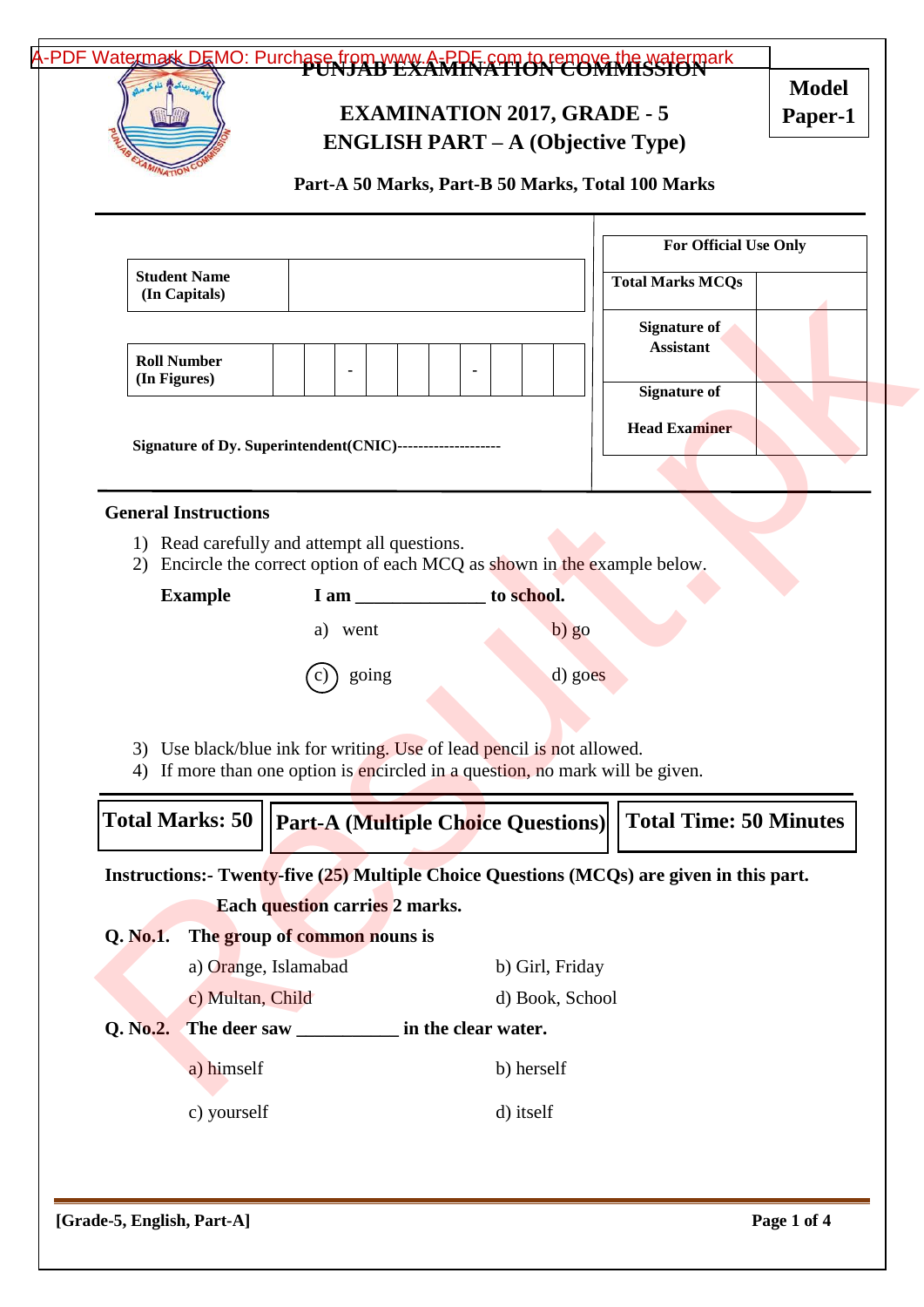| Q. No.3. When you need permission to enter the class, you ask your teacher                           |  |  |  |  |  |
|------------------------------------------------------------------------------------------------------|--|--|--|--|--|
| a) Come in.<br>b) Should I come in?                                                                  |  |  |  |  |  |
| d) Yes, come in.<br>c) May I come in?                                                                |  |  |  |  |  |
| Q. No.4. Hard work is the key ___________ success.                                                   |  |  |  |  |  |
| a) from<br>b) at                                                                                     |  |  |  |  |  |
| $c)$ to<br>d) with                                                                                   |  |  |  |  |  |
| Q. No.5. In which word is the sound of "k" silent?                                                   |  |  |  |  |  |
| a) King<br>b) Know                                                                                   |  |  |  |  |  |
| c) Kite<br>d) Key                                                                                    |  |  |  |  |  |
| Q. No.6. She eats $\_\_\_\_\_\_$ apple every day.                                                    |  |  |  |  |  |
| b) an<br>a) a                                                                                        |  |  |  |  |  |
| c) the<br>d) much                                                                                    |  |  |  |  |  |
| Q. No.7. My teacher will _______ me in my studies.                                                   |  |  |  |  |  |
| a) helped<br>b) helps                                                                                |  |  |  |  |  |
| d) help<br>c) helping                                                                                |  |  |  |  |  |
| Q. No.8. I am _______ for my exams and _______ to get good grades.                                   |  |  |  |  |  |
| a) preparing, wanted<br>b) prepares, wants                                                           |  |  |  |  |  |
| d) preparing, want<br>c) prepared, wanting                                                           |  |  |  |  |  |
| Q. No.9. Shazia was _______ the story book which I _______ last week.                                |  |  |  |  |  |
| a) read, buying<br>b) reading, buying                                                                |  |  |  |  |  |
| d) read, bought<br>c) reading, bought                                                                |  |  |  |  |  |
| Q. No.10. The sentence with correct capitalization is                                                |  |  |  |  |  |
| a) I study English on Monday and Tuesday.                                                            |  |  |  |  |  |
| b) I study english on monday and tuesday.                                                            |  |  |  |  |  |
| c) i study English on monday and tuesday.                                                            |  |  |  |  |  |
| d) I study english on Monday and Tuesday.                                                            |  |  |  |  |  |
| Q. No.11. The big has brown colour.                                                                  |  |  |  |  |  |
| a) bere<br>b) bare                                                                                   |  |  |  |  |  |
|                                                                                                      |  |  |  |  |  |
| c) bear<br>d) beir                                                                                   |  |  |  |  |  |
|                                                                                                      |  |  |  |  |  |
| a) Ahmed bought eggs and bread, butter and sugar.                                                    |  |  |  |  |  |
| b) Ahmed bought eggs, bread, butter and sugar.                                                       |  |  |  |  |  |
| Q. No.12. The sentence with correct punctuation is<br>c) Ahmed bought eggs and bread, butter, sugar. |  |  |  |  |  |
| d) Ahmed bought eggs, bread and butter and sugar.                                                    |  |  |  |  |  |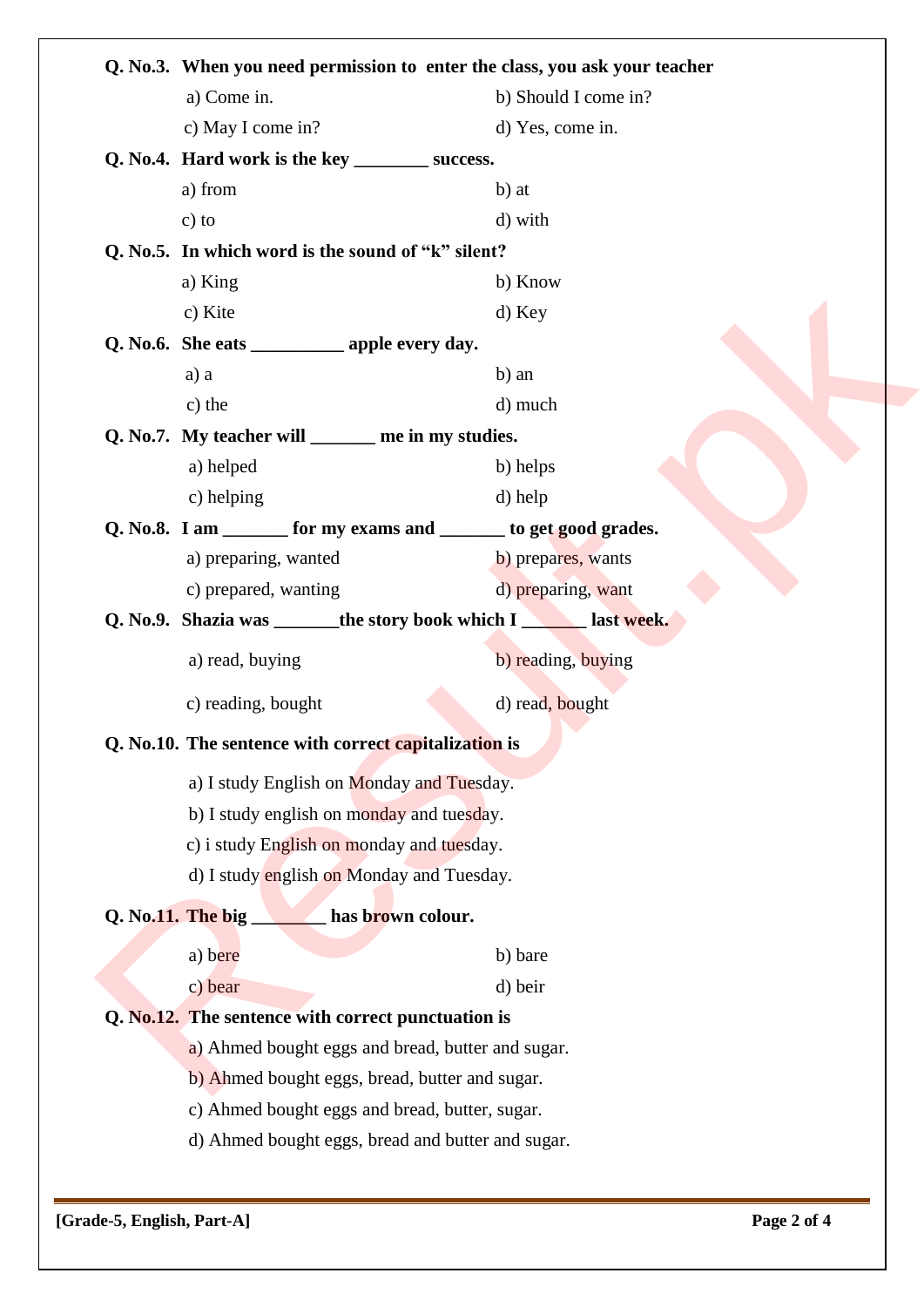| Q. No.13. The adjective of the noun "mischief" is                        |                                    |
|--------------------------------------------------------------------------|------------------------------------|
| a) mischiefs                                                             | b) mischievousness                 |
| c) mischievously                                                         | d) mischievous                     |
| Q. No.14. The sentence with correct structure is                         |                                    |
| a) Maryam takes her lessons weekly.                                      |                                    |
| b) Maryam her takes lessons weekly.                                      |                                    |
| c) Maryam takes lessons her weekly.                                      |                                    |
| d) Maryam takes lessons weekly her.                                      |                                    |
| Q. No.15. Why did you buy these books?<br>The answer to this question is |                                    |
| a) I want to read these books.                                           | b) I bought these books yesterday. |
| c) I bought these books for Rs.250.                                      | d) These are my books.             |

## **Read the following paragraph carefully and answer Q. No. 16, 17, 18, 19 and 20.**



| c) Maryam takes lessons her weekly.                                                                                                                                                                                                                                                                                                                                                                                                                           |                                    |
|---------------------------------------------------------------------------------------------------------------------------------------------------------------------------------------------------------------------------------------------------------------------------------------------------------------------------------------------------------------------------------------------------------------------------------------------------------------|------------------------------------|
| d) Maryam takes lessons weekly her.                                                                                                                                                                                                                                                                                                                                                                                                                           |                                    |
| Q. No.15. Why did you buy these books?<br>The answer to this question is                                                                                                                                                                                                                                                                                                                                                                                      |                                    |
| a) I want to read these books.                                                                                                                                                                                                                                                                                                                                                                                                                                | b) I bought these books yesterday. |
| c) I bought these books for Rs.250.                                                                                                                                                                                                                                                                                                                                                                                                                           | d) These are my books.             |
| Read the following paragraph carefully and answer Q. No. 16, 17, 18, 19 and 20.                                                                                                                                                                                                                                                                                                                                                                               |                                    |
| nonkeys reached the lake which had clear and quiet water. They wanted to drink<br>rater immediately but remembered their friend's advice. The wise monkey came.<br>le walked round the lake and noticed strange marks of feet went down to the water.<br>he wise monkey thought that a giant must be living in this lake. Suddenly a giant<br>ose out of the water. The giant roared and said he would eat all of those who must<br>rink water from the lake. |                                    |
| Q. No.16. The forest was dangerous because                                                                                                                                                                                                                                                                                                                                                                                                                    |                                    |
| a) monkeys were living there.                                                                                                                                                                                                                                                                                                                                                                                                                                 | b) hunters came to kill monkeys.   |
| c) there was no water in the forest.                                                                                                                                                                                                                                                                                                                                                                                                                          | d) giants were living there.       |
| Q. No.17. The word "roared" means                                                                                                                                                                                                                                                                                                                                                                                                                             |                                    |
| a) smiled                                                                                                                                                                                                                                                                                                                                                                                                                                                     | b) listened                        |
| c) attacked                                                                                                                                                                                                                                                                                                                                                                                                                                                   | d) shouted                         |
| <b>Q.</b> No.18. The compound word among the following is                                                                                                                                                                                                                                                                                                                                                                                                     |                                    |
| a) advice                                                                                                                                                                                                                                                                                                                                                                                                                                                     | b) roared                          |
| c) remember                                                                                                                                                                                                                                                                                                                                                                                                                                                   | d) anything                        |
| Q. No.19. The giants in the forest were                                                                                                                                                                                                                                                                                                                                                                                                                       |                                    |
| a) dangerous                                                                                                                                                                                                                                                                                                                                                                                                                                                  | b) foolish                         |
| c) happy                                                                                                                                                                                                                                                                                                                                                                                                                                                      | d) friendly                        |